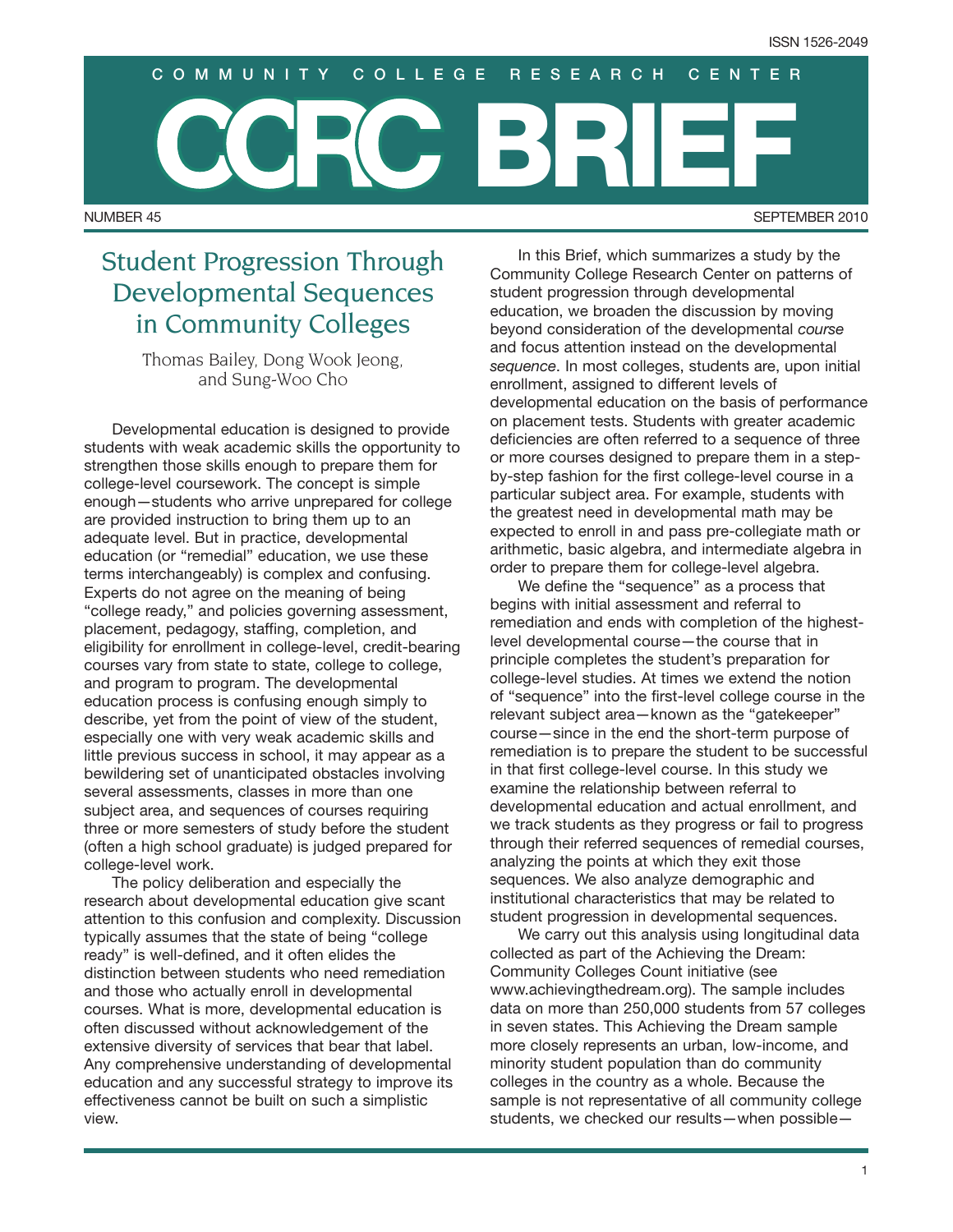against an analysis we conducted using the National Education Longitudinal Study of 1988, a nationally representative sample of traditional college-aged students (they were all in eighth grade in 1988 and were followed until 2000). Results of that analysis, which are discussed in the full study report on which this Brief is based, are consistent with results derived from the Achieving the Dream dataset.

# Data from Achieving the Dream

Achieving the Dream: Community Colleges Count is a multiyear, national initiative designed to help community college students succeed, particularly low-income students and students of color. Launched in 2004 with funding provided by Lumina Foundation for Education, more than 130 colleges in 24 states currently participate in the initiative. One of its most important goals is helping participating colleges and accompanying state agencies to build "a culture of evidence"— to gather, analyze, and make better use of data to foster fundamental change in the education practices and operations of community colleges for the purpose of improving student outcomes. The Achieving the Dream initiative collects longitudinal records for all first-time credential-seeking students in specified cohorts at all of the colleges participating in the initiative, including data on cohorts starting two years before the college entered the initiative. These cohorts will be tracked for the life of the initiative (at least six years for participating colleges) and possibly beyond.

The dataset we used in this study was derived from records of 256,672 first-time credential-seeking students who began their enrollment in fall 2003 or fall 2004 at one of the 57 Achieving the Dream colleges that provided detailed information on developmental education. We followed their enrollments for three academic years—through the summers of 2006 and 2007, respectively. For simplicity, we focused on two common developmental education subjects: math and reading. The dataset contains information on student gender, race/ethnicity, age at entry, full- or part-time status, major, remedial courses taken and the grades earned in those courses, and enrollment in and completion of gatekeeper courses. One unique aspect of this dataset, particularly important for our purposes, is that it includes a variable indicating whether students were referred to developmental education and, for those who were referred, the level to which they were referred.

## Findings

## **Placement in Developmental Education**

Most Achieving the Dream colleges use an assessment test and/or academic records to place

beginning students into developmental education. Based on their performance on the test/records, many individuals are referred to a sequence of developmental courses. Different colleges provide different numbers of course levels in developmental education subject areas. In fall 2000, public two-year colleges nationwide reported to offer, on average, 3.6 remedial courses in math and 2.7 remedial courses in reading. Among the 53 Achieving the Dream colleges in the sample that provided information on remedial math offerings, 35 offer three or more levels of remedial math, 9 offer two levels, and 9 offer one level. Among the 51 such colleges that provided information on remedial reading offerings, 20 offer three or more levels of remedial reading, 20 offer two levels, and 11 offer one level.

The Achieving the Dream database classifies all beginning college students into four groups for each developmental education subject area: students referred to 1) no developmental education, 2) developmental education one level below the entry college-level course, 3) developmental education two levels below college-level, and 4) developmental education three or more levels below college-level. It is thus possible to identify the distribution of students referred to different levels of developmental education by subject. Fifty-nine percent of students in the sample were referred to developmental math: 24 percent to one level below college-level, 16 percent to two levels below, and 19 percent to three or more levels below. Far fewer students—only 33 percent were referred to developmental reading: 23 percent to one level below, 7 percent to two levels below, and 3 percent to three or more levels below.

#### **Progression in Developmental Education**

In principle, only those students who pass the developmental course to which they were originally referred can pursue the next higher developmental or college-level course in a given subject area. In reality, many students enroll in higher and even lower level courses than those to which they are referred, or they skip courses in the developmental sequence. Some referred students skip remediation entirely and enroll directly in the first college-level course in the relevant subject area.

Overall in our Achieving the Dream sample, 33 percent of students referred to math remediation and 46 percent of those referred to reading remediation completed their sequences of developmental education. Students who passed the highest level developmental course in their referred sequence are defined as sequence completers (see Table 1). Not surprisingly, developmental education completion rates are negatively related to the number of levels to which a student is referred. Of those students who were referred to remediation at one level below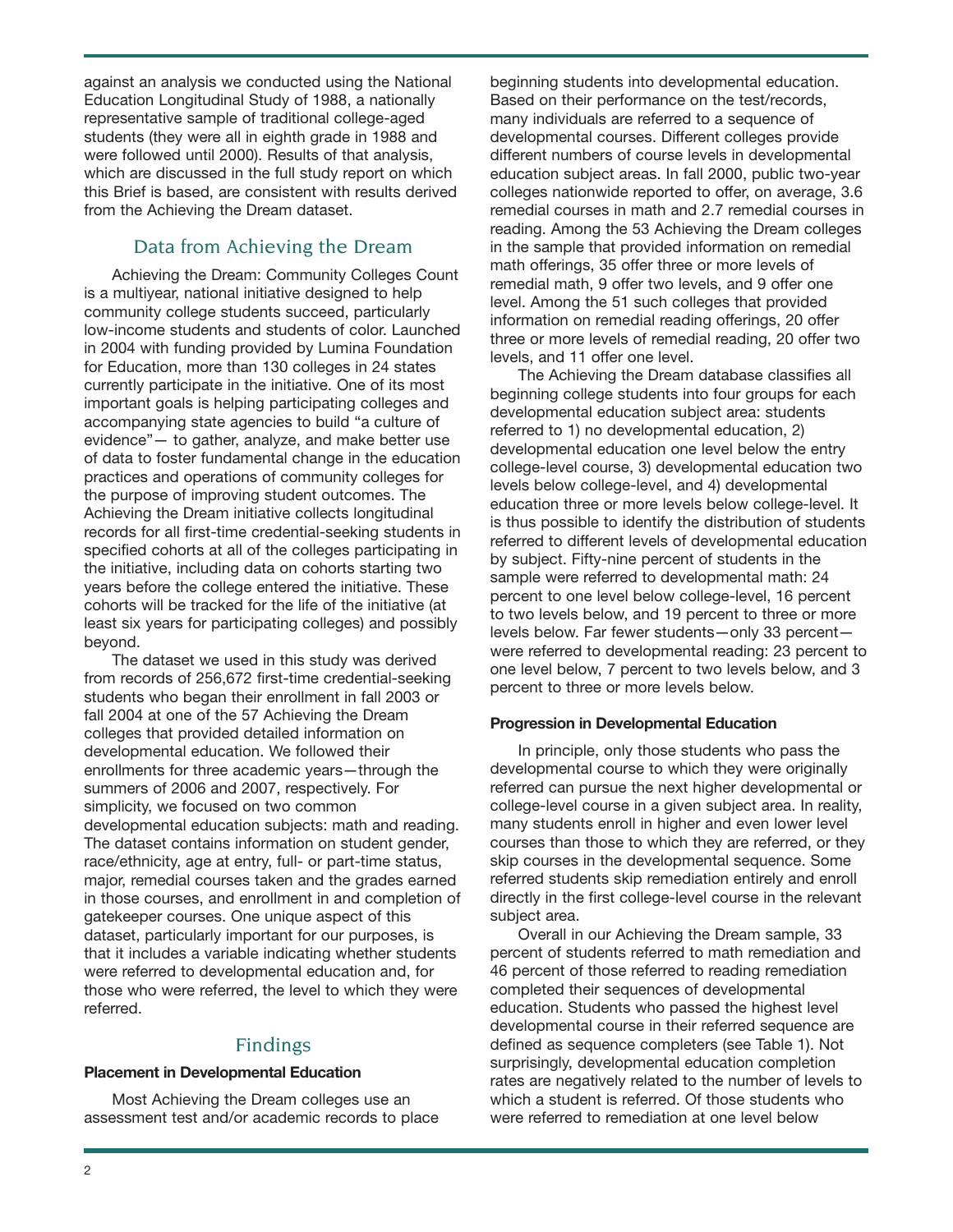| Table 1:                                                       |  |
|----------------------------------------------------------------|--|
| <b>Enrollment in and Completion of Developmental Sequences</b> |  |

|                                                                                            | <b>Student Progression</b>                                              |                                                                                                |                                                                      |                       |           |
|--------------------------------------------------------------------------------------------|-------------------------------------------------------------------------|------------------------------------------------------------------------------------------------|----------------------------------------------------------------------|-----------------------|-----------|
| Developmental<br>course level (below<br>college-level) to<br>which student was<br>referred | Never enrolled in a<br>developmental<br>education course<br>of any kind | Did not complete<br>sequence, but<br>never failed or<br>withdrew from a<br>course <sup>1</sup> | Did not complete<br>sequence: failed<br>or withdrew from a<br>course | Completed<br>sequence | Total (N) |
| <b>Math</b>                                                                                |                                                                         |                                                                                                |                                                                      |                       |           |
| 1 level below                                                                              | 37%                                                                     | 2%                                                                                             | 17%                                                                  | 45%                   | 59,551    |
| 2 levels below                                                                             | 24%                                                                     | 13%                                                                                            | 32%                                                                  | 32%                   | 38.153    |
| 3+ levels below                                                                            | 17%                                                                     | 23%                                                                                            | 44%                                                                  | 17%                   | 43,886    |
| Total                                                                                      | 27%                                                                     | 11%                                                                                            | 29%                                                                  | 33%                   | 141,590   |
| Reading                                                                                    |                                                                         |                                                                                                |                                                                      |                       |           |
| 1 level below                                                                              | 33%                                                                     | 5%                                                                                             | 12%                                                                  | 50%                   | 54,341    |
| 2 levels below                                                                             | 21%                                                                     | 13%                                                                                            | 24%                                                                  | 42%                   | 16,983    |
| 3+ levels below                                                                            | 27%                                                                     | 19%                                                                                            | 25%                                                                  | 29%                   | 6,825     |
| Total                                                                                      | 30%                                                                     | 8%                                                                                             | 16%                                                                  | 46%                   | 78,149    |

1The small percentage of those who were referred to one level below college-level and who never failed a course yet did not complete their sequence are likely to have enrolled in a lower level of remediation, passed that course, and left the system.

college-level, 45 percent and 50 percent completed developmental math and reading, respectively. (For simplicity in our analysis, individuals in need of remediation at colleges having only one level of remediation in a given subject area were treated the same as those individuals in need of remediation one level below college-level at institutions having two or three or more developmental levels.) Of those referred to two levels below college-level, only 32 percent and 42 percent completed their two-course sequences in math and reading remediation, respectively. The corresponding figures are 17 percent and 29 percent for those referred to three or more levels below college-level.

Many of the students who failed to complete their developmental sequence did so because they never enrolled in a developmental course to begin with. Just under one third of all students referred to remediation in this sample did not enroll in any developmental course in the relevant subject area within three years. Of those students who did enroll in a remediation course, many—29 percent of all students referred to math and 16 percent of those referred to reading—exited their sequences after failing or withdrawing from one of their courses. But a substantial number—11 percent for math and 8 percent for reading—exited their sequence never having failed a course. That is, they successfully completed one or more developmental courses but did not enroll in the next course in their sequence. Thus if one combines the number of students who never enrolled with those who exited between courses, more students did not complete their sequences because they did not enroll in the first or a

subsequent course than because they failed a course. For example, for reading, 30 percent never enrolled, and 8 percent left between courses, while only 16 percent failed or withdrew from a course.

### **Gatekeeper Enrollment and Completion**

The goal of developmental education is to prepare students for college-level courses. Data displayed in Table 2 show how developmental sequence completers fared in their first college-level, or gatekeeper, course. Between 50 and 55 percent of sequence completers also completed the gatekeeper course. But to complete the gatekeeper course, a student must first enroll in and then pass that course. About two thirds of the sequence completers enrolled in the gatekeeper course, and about three quarters of those who enrolled in it passed, so once again, as was the case with developmental education completion, failure to enroll is a greater barrier than course failure or withdrawal.

The high pass rate is encouraging, but developmental education completers are already a select group of students who have already successfully navigated their often complicated sequences. When considered from the beginning of the sequence, only 20 percent of students referred to math remediation and 37 percent of those referred to reading remediation completed a gatekeeper course in the relevant subject area within three years.

As we have seen, many of those referred to developmental education never enroll in their first remedial course: more than one quarter of referred students in our sample never enrolled in a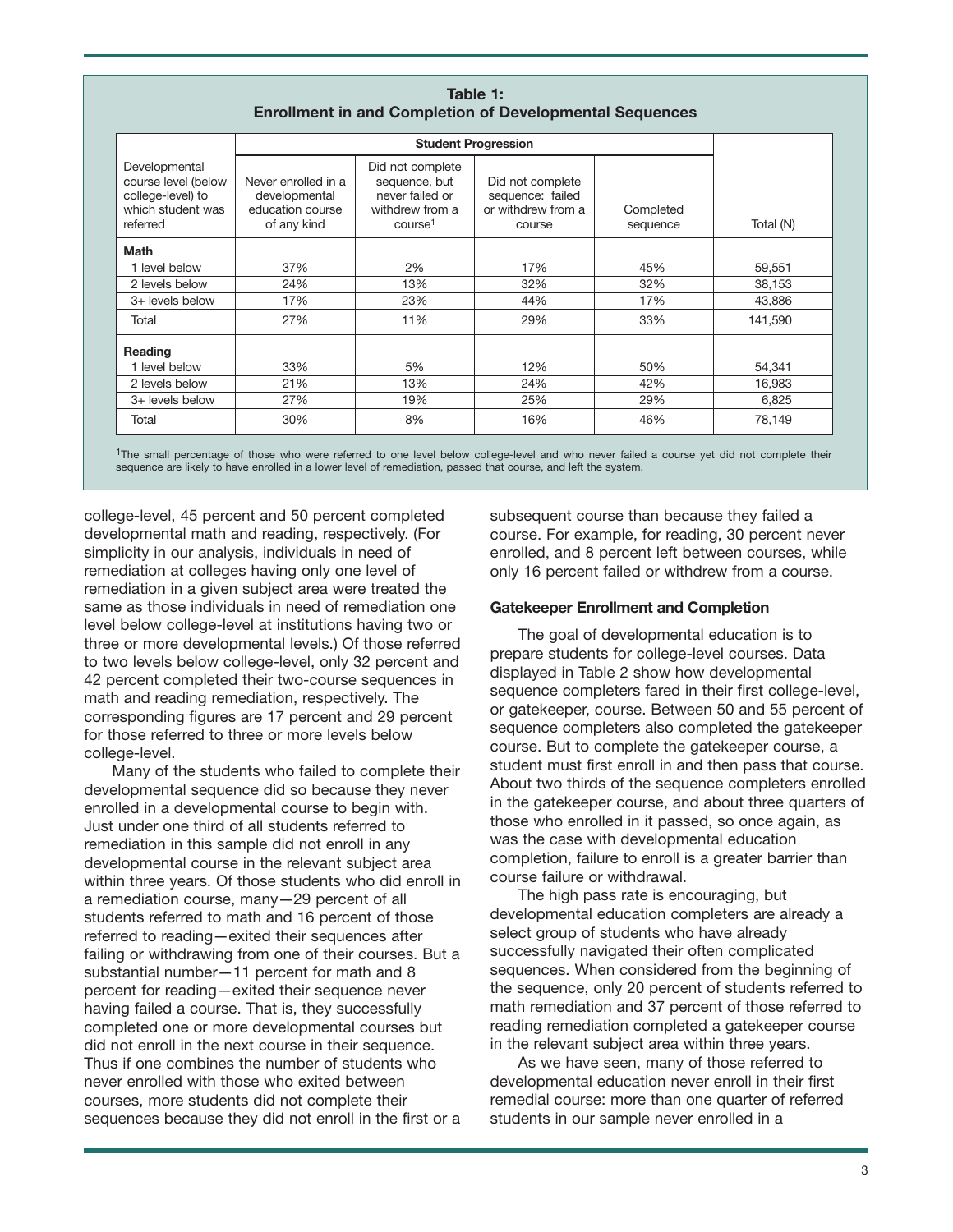developmental education course of any kind (see Table 1). Table 3 presents data on what happened to those students. Such students do not necessarily leave college. In some colleges or states, remediation is not mandatory, and in most colleges, students may take courses in subjects for which the remedial course to which they were referred is not a prerequisite. It may also be the case that some students, perhaps with the collaboration of some faculty or counselors, simply do not comply with the regulations (Perin & Charron, 2006).

Many students in our sample ignored the advice (or instructions) of the placement and referral system and skipped their developmental sequence, enrolling directly in a gatekeeper course in the subject area for which they were presumably in need of remediation. Among those students who never enrolled in remediation, about 17 percent of students referred to math remediation and 45 percent of those referred to reading remediation enrolled directly in a gatekeeper course. These students passed their gatekeeper courses at a slightly lower rate than those students who enrolled in a gatekeeper course after they completed their developmental sequences. But many students who comply with their developmental placement never reach a gatekeeper course. Perhaps a more revealing analysis would compare the probability of completing a gatekeeper course for referred students who enter that college-level course directly to that probability for those who follow the recommendations of the counseling system and enroll in the developmental course to which they are referred. About 72 percent of those who went directly to the college-level course passed that course, while

only about 27 percent of those who complied with their referral completed the college-level course (not shown in tables).

It appears that the students in this sample who ignored the advice of their counselors and proceeded directly to college-level courses made wise decisions. One interpretation of this finding is that the developmental education obstacle course creates barriers to student progress that outweigh the benefits of the additional learning that might accrue to those who enroll in remediation. This is at least consistent with research (see full report) suggesting that remedial services do little to increase the chances that a student will be successful in their first college-level course. An alternative explanation is that these students have a better sense of their skills compared with what counselors can test for with widely used assessments.

For other students, especially for those referred to math remediation, non-enrollment was related to more negative effects. Of those students referred to math remediation who never enrolled, only 61 percent enrolled in another course and 42 percent never earned a college credit in three years after their first term.

Any multiple-step sequence of courses presents many possibilities for pathways through that sequence. Students can skip courses or move backward, and of course they can pass or fail, and move on or fail to move on to subsequent courses. For example, taking the nearly 44,000 students in our sample who were referred to math remediation at three or more levels below college-level, we counted 75 different pathways used by at least one student

| Table 2:                                                             |
|----------------------------------------------------------------------|
| <b>Enrollment in and Completion of Gatekeeper Courses</b>            |
| Among Students Who Enrolled in and Completed Developmental Education |

|                                                                                            | <b>Students Who Enrolled in Developmental Education</b>                                        |                                                 |                                                 |                               |                                                                     |  |
|--------------------------------------------------------------------------------------------|------------------------------------------------------------------------------------------------|-------------------------------------------------|-------------------------------------------------|-------------------------------|---------------------------------------------------------------------|--|
|                                                                                            |                                                                                                |                                                 | <b>Among Developmental Education Completers</b> |                               |                                                                     |  |
| Developmental<br>course level (below<br>college-level) to<br>which student was<br>referred | Developmental<br>enrollment rate (in<br>any course in that<br>subject) among<br>those referred | Gatekeeper<br>pass rate among<br>those referred | Gatekeeper<br>pass rate                         | Gatekeeper<br>enrollment rate | Pass rate<br>among those<br>who enrolled<br>in gatekeeper<br>course |  |
| <b>Math</b>                                                                                |                                                                                                |                                                 |                                                 |                               |                                                                     |  |
| 1 level below                                                                              | 76%                                                                                            | 27%                                             | 48%                                             | 61%                           | 78%                                                                 |  |
| 2 levels below                                                                             | 78%                                                                                            | 20%                                             | 53%                                             | 66%                           | 81%                                                                 |  |
| 3+ levels below                                                                            | 83%                                                                                            | 10%                                             | 53%                                             | 68%                           | 78%                                                                 |  |
| Total                                                                                      | 79%                                                                                            | 20%                                             | 50%                                             | 63%                           | 79%                                                                 |  |
| Reading                                                                                    |                                                                                                |                                                 |                                                 |                               |                                                                     |  |
| 1 level below                                                                              | 64%                                                                                            | 42%                                             | 56%                                             | 73%                           | 75%                                                                 |  |
| 2 levels below                                                                             | 78%                                                                                            | 29%                                             | 52%                                             | 68%                           | 75%                                                                 |  |
| 3+ levels below                                                                            | 70%                                                                                            | 24%                                             | 55%                                             | 71%                           | 78%                                                                 |  |
| Total                                                                                      | 67%                                                                                            | 37%                                             | 55%                                             | 72%                           | 75%                                                                 |  |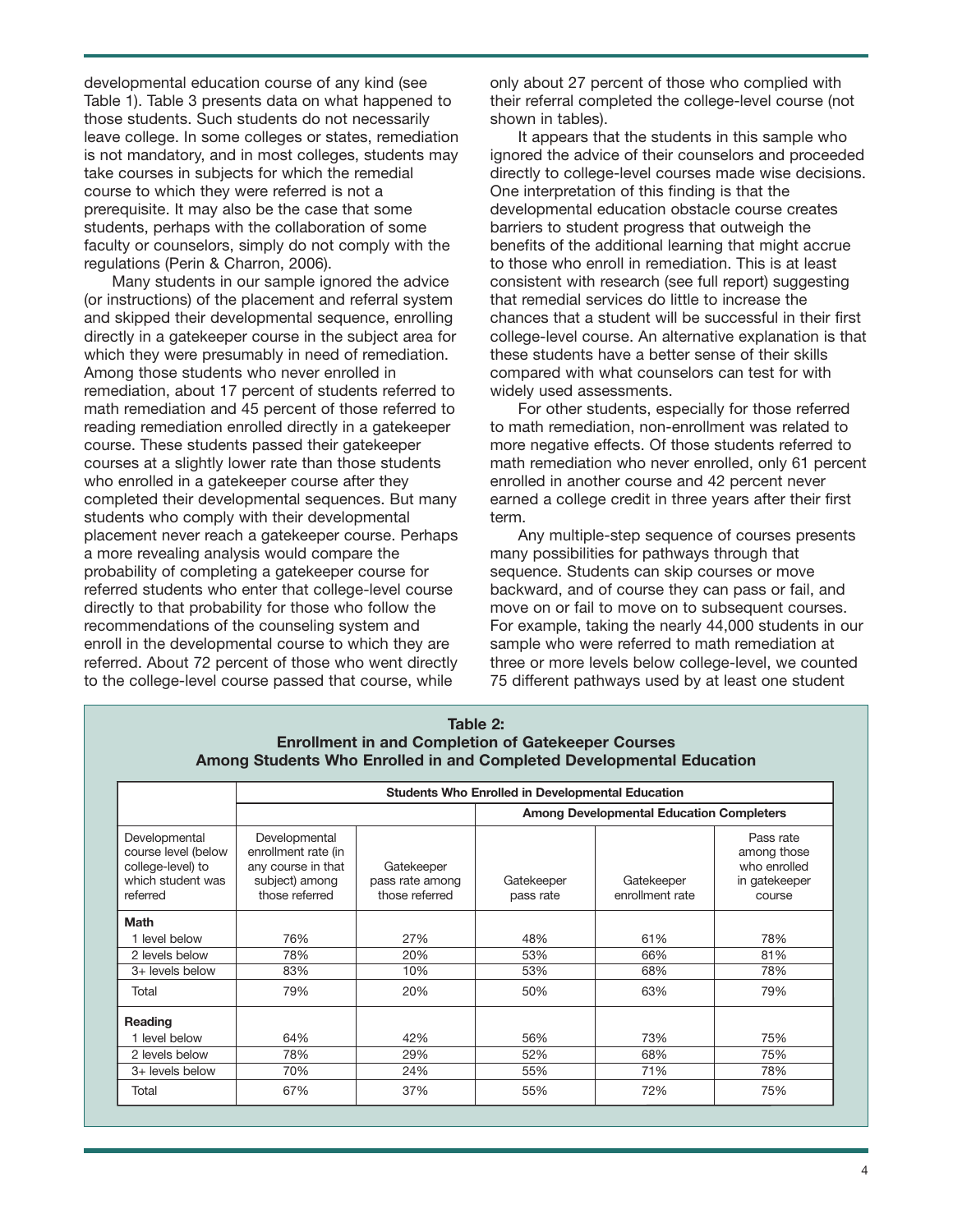each through (or more likely not through) the developmental maze.

#### **Characteristics Related to Developmental Progression**

Our analysis has shown that many students in the sample did not complete their developmental sequences. But there is considerable variation in these outcomes among students who were referred to the same level of remediation. Can we identify student or institutional characteristics that are related to a higher likelihood of progressing in a developmental sequence?

To address this question, we supplemented the individual-level data from the Achieving the Dream dataset with institution-level data from Achieving the Dream and from the Integrated Postsecondary Education Data System (IPEDS) to conduct a multivariate analysis. The methodology and more detailed results are discussed in the full report of the study. The analysis, which was exploratory and not definitive, allowed us to examine relationships between individual and institutional factors and student progression through developmental education.

We found that men, part-time students, and individuals studying in vocational areas had lower odds of passing to a higher level in a developmental sequence than did women, full-time students, and non-vocational students, respectively. The gender effect and the part-time/full-time status effect were found to be strong throughout the entire set of sequences for both math and reading (the odds for women were 1.5 to 1.8 times as high as those for men; the odds for full-time students were 1.5 to 1.7 times as high as those for part-timers). We also found that when referred to developmental math at two or at three or more levels below college-level, Black students had lower odds than White students of passing to a higher level (the odds were 0.75 and 0.67 times as high, respectively). Older students referred to any sequence of reading remediation and to the one-course sequence of math remediation were found to have lower odds of progressing than younger students. Finally, we found that for those students referred to math remediation at three or more levels below college-level, also having weak reading skills was problematic for passing to a higher level in math.

Our analysis also suggests that institution-level variables—in particular, college size and certificate orientation—may be important for developmental progression even after adjusting for individual demographic characteristics. We found that the odds of passing to a higher level in a developmental sequence tended to be lower when students attended small colleges and when they attended certificate-oriented colleges, but in most cases these results were not statistically significant.

## Discussion and Conclusion

Fewer than one half of students in our sample completed their developmental sequences, and only 20 percent of students referred to math remediation and 37 percent of those referred to reading remediation completed a gatekeeper course in the relevant subject area within three years.

In addition to providing evidence on overall developmental completion rates, this study has presented information about the nature of developmental course sequences and the places where students tend to exit their sequences. Analysis

| Table 3:<br><b>Enrollment in and Completion of Gatekeeper Courses</b><br>Among Students Who Did Not Enroll in Developmental Education |                                                                      |                               |                         |                                                     |                                            |                                                                                                    |
|---------------------------------------------------------------------------------------------------------------------------------------|----------------------------------------------------------------------|-------------------------------|-------------------------|-----------------------------------------------------|--------------------------------------------|----------------------------------------------------------------------------------------------------|
| Developmental<br>course level (below<br>college-level) to<br>which student was<br>referred                                            | Never<br>enrolled in a<br>developmental<br>course in that<br>subject | Gatekeeper<br>enrollment rate | Gatekeeper<br>pass rate | Fnrolled in<br>another course<br>within three years | No credits<br>obtained<br>after first term | Number of<br>students who<br>did not enroll in a<br>developmental<br>course in that<br>subject (N) |
| Math                                                                                                                                  |                                                                      |                               |                         |                                                     |                                            |                                                                                                    |
| 1 level below                                                                                                                         | 24%                                                                  | 24%                           | 18%                     | 64%                                                 | 38%                                        | 14,045                                                                                             |
| 2 levels below                                                                                                                        | 22%                                                                  | 14%                           | 10%                     | 62%                                                 | 42%                                        | 8,338                                                                                              |
| 3+ levels below                                                                                                                       | 17%                                                                  | 6%                            | 4%                      | 54%                                                 | 51%                                        | 7,439                                                                                              |
| Total                                                                                                                                 | 21%                                                                  | 17%                           | 12%                     | 61%                                                 | 42%                                        | 29,822                                                                                             |
| Reading                                                                                                                               |                                                                      |                               |                         |                                                     |                                            |                                                                                                    |
| level below                                                                                                                           | 36%                                                                  | 50%                           | 36%                     | 71%                                                 | 36%                                        | 19,375                                                                                             |
| 2 levels below                                                                                                                        | 22%                                                                  | 29%                           | 21%                     | 61%                                                 | 44%                                        | 3,800                                                                                              |
| 3+ levels below                                                                                                                       | 30%                                                                  | 26%                           | 17%                     | 59%                                                 | 49%                                        | 2,059                                                                                              |
| Total                                                                                                                                 | 33%                                                                  | 45%                           | 32%                     | 68%                                                 | 38%                                        | 25,234                                                                                             |